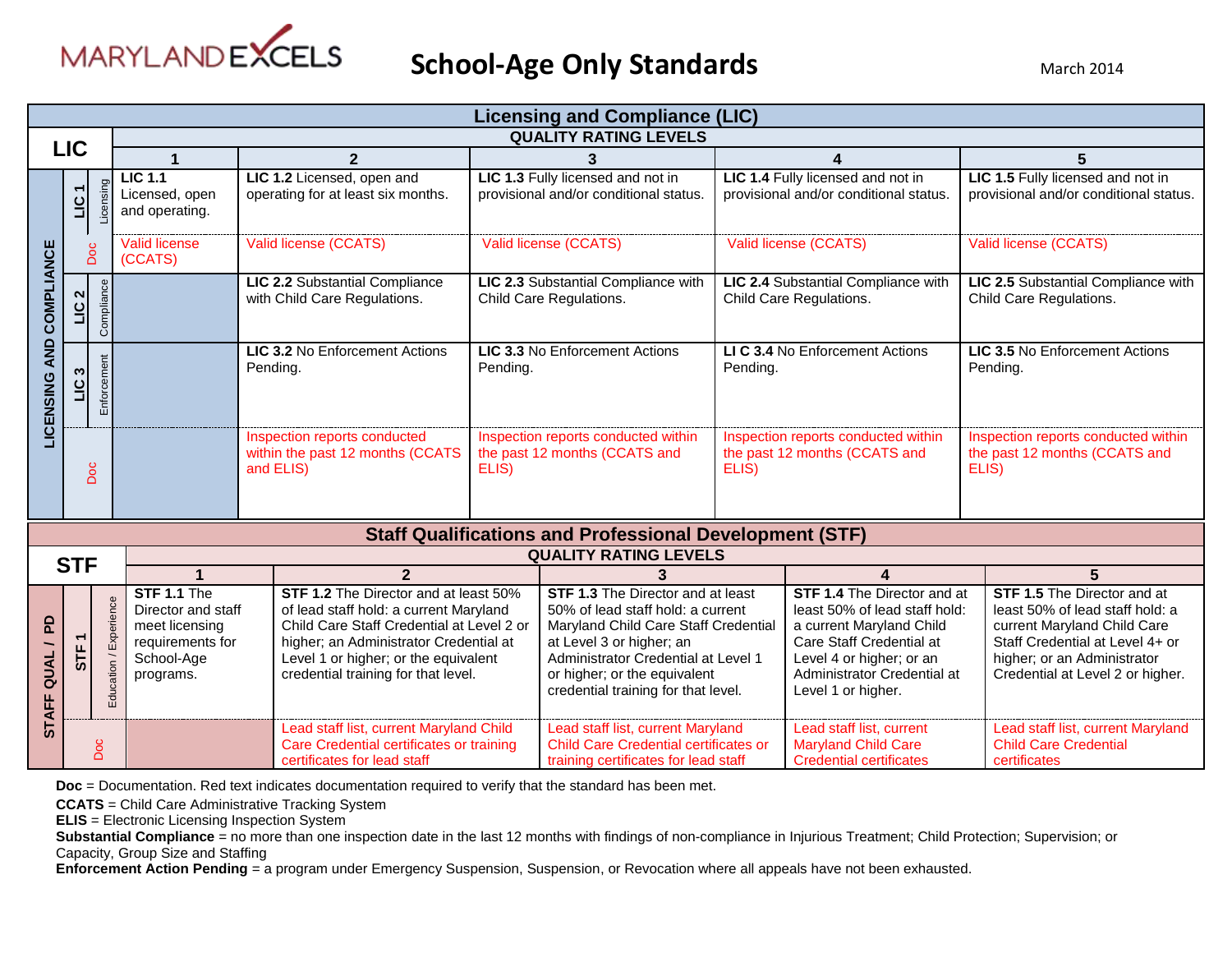

|                                            | <b>Accreditation and Rating Scales (ACR)</b> |                                  |   |                                                                                                                                            |                                                                                                                                                                                                            |                                                                                                                                                                                               |                                                                                                                                                                                              |  |  |
|--------------------------------------------|----------------------------------------------|----------------------------------|---|--------------------------------------------------------------------------------------------------------------------------------------------|------------------------------------------------------------------------------------------------------------------------------------------------------------------------------------------------------------|-----------------------------------------------------------------------------------------------------------------------------------------------------------------------------------------------|----------------------------------------------------------------------------------------------------------------------------------------------------------------------------------------------|--|--|
| <b>QUALITY RATING LEVELS</b><br><b>ACR</b> |                                              |                                  |   |                                                                                                                                            |                                                                                                                                                                                                            |                                                                                                                                                                                               |                                                                                                                                                                                              |  |  |
|                                            |                                              |                                  | 1 | $\mathbf{2}$                                                                                                                               |                                                                                                                                                                                                            |                                                                                                                                                                                               | 5                                                                                                                                                                                            |  |  |
| ACCREDITATION                              | ACR <sub>1</sub>                             | Accreditation                    |   | ACR 1.2 Within the past 12<br>months, the Director or<br>designated staff person has<br>completed MSDE approved<br>Accreditation Training. | ACR 1.3 Within the past 12<br>months, the Director or<br>designated staff person has<br>visited or had a conversation<br>with a child care program<br>accredited by an organization<br>recognized by MSDE. | <b>ACR 1.4 Accreditation self-study</b><br>completed and validation visit<br>requested.                                                                                                       | <b>ACR 1.5 Accreditation awarded</b><br>by an organization recognized<br>by MSDE and program remains<br>in good standing with accrediting<br>body.                                           |  |  |
|                                            | <b>Doc</b>                                   |                                  |   | <b>Accreditation Reflection and</b><br><b>Planning form</b>                                                                                | <b>Accreditation Visit Verification</b><br>form                                                                                                                                                            | Documentation from accrediting<br>organization that visit has been<br>requested                                                                                                               | Letter or certificate of<br>accreditation award.<br>documentation from accrediting<br>organization that annual report<br>has been received                                                   |  |  |
|                                            | $\mathbf{\Omega}$<br><b>ACR</b>              | School-Age Program<br>Assessment |   |                                                                                                                                            | <b>ACR 2.3 Self-assessment</b><br>conducted using SACERS.                                                                                                                                                  | ACR 2.4 SACERS conducted by<br>an approved assessor according<br>to the schedule established by<br>MSDE.                                                                                      | ACR 2.5 SACERS conducted by<br>an approved assessor according<br>to the schedule established by<br>MSDE.                                                                                     |  |  |
| RATING SCALES                              |                                              | Doc                              |   |                                                                                                                                            | <b>Rating Scale Score Sheet</b>                                                                                                                                                                            | <b>Rating Scale Score Sheet</b><br>completed by MSDE assessor                                                                                                                                 | <b>Rating Scale Score Sheet</b><br>completed by MSDE assessor                                                                                                                                |  |  |
|                                            | n<br><b>ACR</b>                              | Plan<br>Program<br>Improvement F |   |                                                                                                                                            | <b>ACR 3.3 Process for continuous</b><br>quality improvement developed,<br>informed by SACERS<br>assessment and program<br>priorities and goals.                                                           | <b>ACR 3.4 Process for continuous</b><br>quality improvement developed<br>and implemented, informed by<br>SACERS assessment,<br>accreditation self-study and<br>program priorities and goals. | <b>ACR 3.5 Process for continuous</b><br>quality improvement developed<br>and implemented, informed by<br>SACERS assessment,<br>accreditation standards and<br>program priorities and goals. |  |  |
|                                            |                                              | Doc                              |   |                                                                                                                                            | Program Improvement Plan<br>addressing any subscale rating<br>below 4.0, a statement of the<br>process of program improvement                                                                              | Program Improvement Plan<br>addressing any subscale rating<br>below 4.5, a statement of the<br>process of program improvement                                                                 | Program Improvement Plan<br>addressing any subscale rating<br>below 5.0, a statement of the<br>process of program<br>improvement                                                             |  |  |

**SACERS** = School-Age Care Environment Rating Scale

**Accreditation Training** may include: webinar, accreditation orientation, conference, seminar, or workshop

**Accreditation Reflection and Planning form** available in the Maryland EXCELS online system

**Accreditation Visit Verification form** available in the Maryland EXCELS online system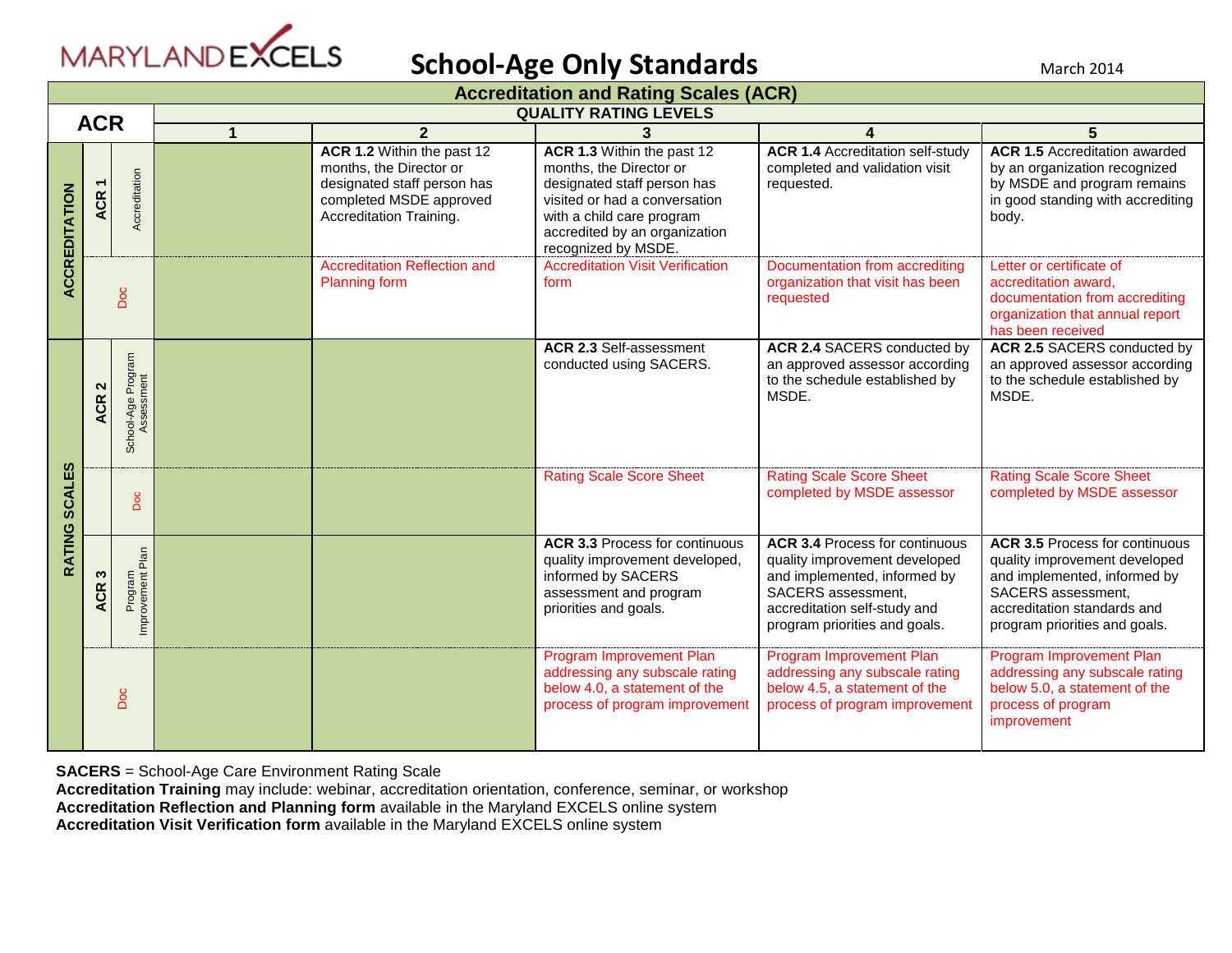

| <b>Developmentally Appropriate Learning and Practice (DAP)</b> |                      |                      |                                                                                                                                                                                                                                                     |                                                                                                                                                                                                                                                                  |                                                                                                                                                                                                                                                                                                                                                                     |                                                                                                                                                                                                                                                                                                                                                                  |                                                                                                                                                                                                                                                                                                                                                               |  |
|----------------------------------------------------------------|----------------------|----------------------|-----------------------------------------------------------------------------------------------------------------------------------------------------------------------------------------------------------------------------------------------------|------------------------------------------------------------------------------------------------------------------------------------------------------------------------------------------------------------------------------------------------------------------|---------------------------------------------------------------------------------------------------------------------------------------------------------------------------------------------------------------------------------------------------------------------------------------------------------------------------------------------------------------------|------------------------------------------------------------------------------------------------------------------------------------------------------------------------------------------------------------------------------------------------------------------------------------------------------------------------------------------------------------------|---------------------------------------------------------------------------------------------------------------------------------------------------------------------------------------------------------------------------------------------------------------------------------------------------------------------------------------------------------------|--|
| <b>DAP</b>                                                     |                      |                      |                                                                                                                                                                                                                                                     |                                                                                                                                                                                                                                                                  | <b>QUALITY RATING LEVELS</b>                                                                                                                                                                                                                                                                                                                                        |                                                                                                                                                                                                                                                                                                                                                                  |                                                                                                                                                                                                                                                                                                                                                               |  |
|                                                                |                      |                      | $\mathbf{2}$                                                                                                                                                                                                                                        |                                                                                                                                                                                                                                                                  | 3                                                                                                                                                                                                                                                                                                                                                                   | 4                                                                                                                                                                                                                                                                                                                                                                | 5                                                                                                                                                                                                                                                                                                                                                             |  |
|                                                                | Νđ                   | Environment          | DAP 1.1 Children of all<br>abilities are provided<br>with opportunities to<br>interact with their<br>peers in a<br>developmentally<br>appropriate<br>environment that offers<br>a balance of child<br>initiated and teacher<br>directed activities. | DAP 1.2 Children are provided<br>with opportunities to interact<br>with their peers in a<br>developmentally appropriate<br>environment welcoming of<br>children of all abilities that offers<br>a balance of child initiated and<br>teacher directed activities. | DAP 1.3 Children are provided<br>with opportunities to interact<br>with their peers in a<br>developmentally appropriate<br>environment welcoming of<br>children of all abilities that offers<br>a balance of child initiated and<br>teacher directed activities<br>reflecting the interests of the<br>children, their primary language,<br>and cultural background. | DAP 1.4 Children are provided with<br>opportunities to interact with their<br>peers in a developmentally<br>appropriate environment<br>welcoming of children of all abilities<br>that offers a balance of child<br>initiated and teacher directed<br>activities reflecting the interests of<br>the children, their primary<br>language, and cultural background. | DAP 1.5 Children are provided with<br>opportunities to interact with their<br>peers in a developmentally<br>appropriate environment welcoming<br>of children of all abilities that offers a<br>balance of child initiated and teacher<br>directed activities reflecting the<br>interests of the children, their primary<br>language, and cultural background. |  |
|                                                                |                      | <b>Doc</b>           | <b>Daily Schedule</b>                                                                                                                                                                                                                               | <b>Daily Schedule and Philosophy</b><br>Statement                                                                                                                                                                                                                | Daily Schedule and Philosophy<br><b>Statement</b>                                                                                                                                                                                                                                                                                                                   | Daily Schedule and Philosophy<br><b>Statement</b>                                                                                                                                                                                                                                                                                                                | Daily Schedule and Philosophy<br><b>Statement</b>                                                                                                                                                                                                                                                                                                             |  |
| CARE AND EDUCATION                                             | $\sim$<br><b>DAP</b> | Learning Materials   |                                                                                                                                                                                                                                                     | DAP 2.2 Materials are:<br>developmentally appropriate;<br>accessible; reflect children's<br>interests; and support children<br>of all abilities.                                                                                                                 | DAP 2.3 Materials are:<br>developmentally appropriate;<br>accessible; promote multiple<br>modes of exploration and<br>learning; reflect children's<br>interests; and support children<br>of all abilities.                                                                                                                                                          | <b>DAP2.4 Materials are:</b><br>developmentally appropriate;<br>accessible; promote multiple<br>modes of exploration and learning;<br>reflect children's interests, culture,<br>and language; and support children<br>of all abilities.                                                                                                                          | DAP 2.5 Materials are:<br>developmentally appropriate;<br>accessible; promote multiple modes<br>of exploration and learning; reflect<br>children's interests, culture, and<br>language; support children of all<br>abilities; and are rotated.                                                                                                                |  |
|                                                                |                      | Doc                  |                                                                                                                                                                                                                                                     | Statement describing selection<br>and use of learning materials                                                                                                                                                                                                  | <b>Statement describing selection</b><br>and use of learning materials                                                                                                                                                                                                                                                                                              | Statement describing selection and<br>use of learning materials                                                                                                                                                                                                                                                                                                  | Statement describing selection and<br>use of learning materials                                                                                                                                                                                                                                                                                               |  |
|                                                                | ఌ<br>$\Omega$<br>ă   | Guidance<br>Positive | DAP 3.1 Staff uses<br>positive behavioral<br>supports and<br>strategies with children<br>that include providing<br>choices and using<br>redirection.                                                                                                | DAP 3.2 Staff uses positive<br>behavioral supports and<br>strategies with children that<br>include: providing choices,<br>using redirection, and clear<br>rules and expectations.                                                                                | DAP 3.3 Staff uses positive<br>behavioral supports and<br>strategies with children that<br>include: providing choices,<br>using redirection, reflection and<br>problem solving; and clear rules<br>and expectations.                                                                                                                                                | DAP 3.4 Staff uses positive<br>behavioral supports and strategies<br>with children that include: providing<br>choices; using redirection,<br>reflection, and problem solving;<br>and clear rules and expectations<br>developed with input from the<br>children.                                                                                                  | DAP 3.5 Staff uses positive<br>behavioral supports and strategies<br>with children that include: providing<br>choices; using redirection, reflection,<br>and problem solving; and clear rules<br>and expectations developed with<br>input from the children.                                                                                                  |  |
|                                                                |                      | Doc                  | <b>Written Policy for</b><br>positive behavioral<br>practices (Discipline<br>Policy)                                                                                                                                                                | <b>Written Policy for positive</b><br>behavioral practices                                                                                                                                                                                                       | <b>Written Policy for positive</b><br>behavioral practices                                                                                                                                                                                                                                                                                                          | <b>Written Policy for positive</b><br>behavioral practices                                                                                                                                                                                                                                                                                                       | Written Policy for positive behavioral<br>practices                                                                                                                                                                                                                                                                                                           |  |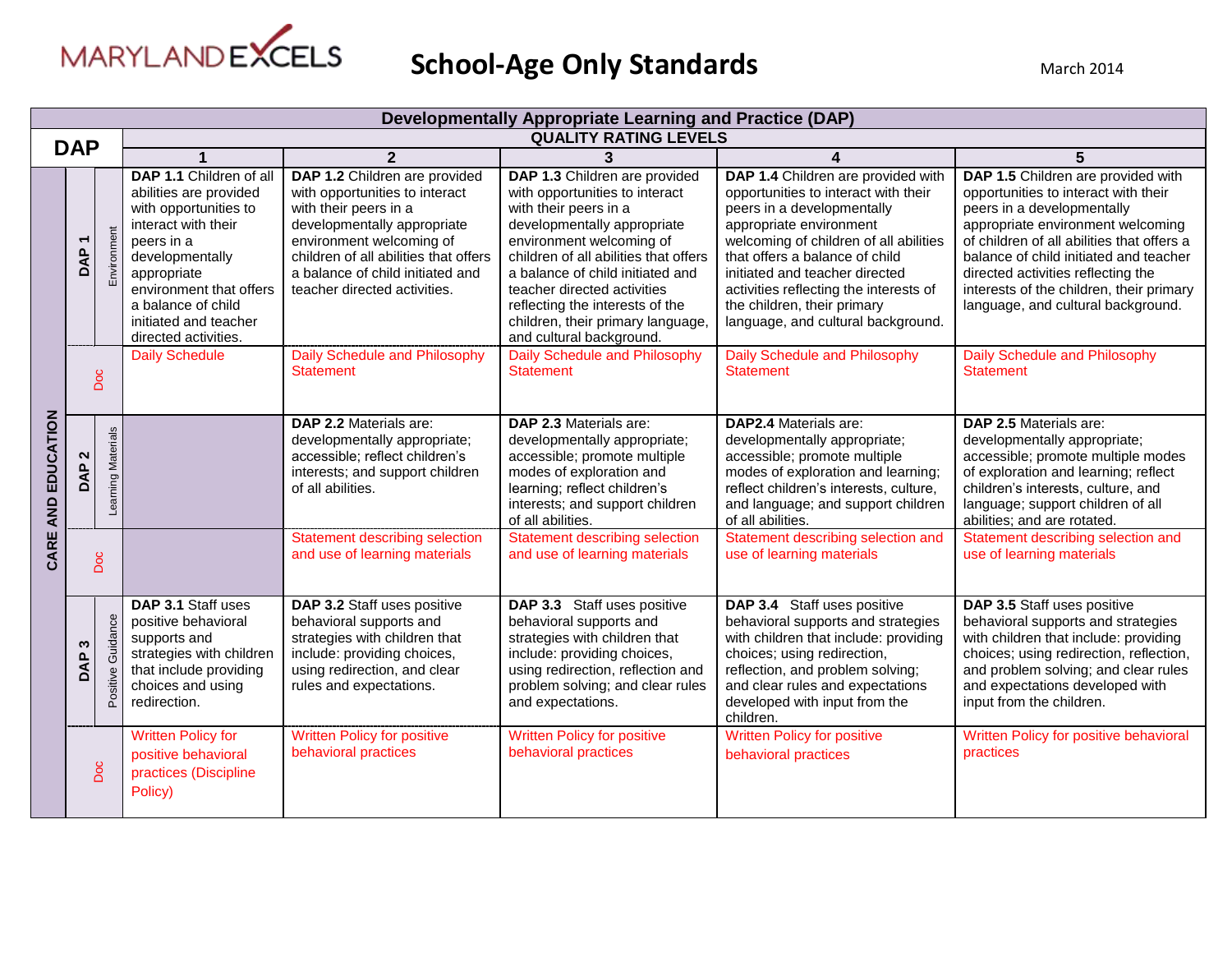

|                            | <b>Developmentally Appropriate Learning and Practice (Continued)</b> |                       |                                                                                                                                                                                           |                                                                                                                                                                                                                                   |                                                                                                                                                                                                                                                                                                                                                                              |                                                                                                                                                                                                                                                                                                                                                                                       |                                                                                                                                                                                                                                                                                                                                                                                                                     |  |  |
|----------------------------|----------------------------------------------------------------------|-----------------------|-------------------------------------------------------------------------------------------------------------------------------------------------------------------------------------------|-----------------------------------------------------------------------------------------------------------------------------------------------------------------------------------------------------------------------------------|------------------------------------------------------------------------------------------------------------------------------------------------------------------------------------------------------------------------------------------------------------------------------------------------------------------------------------------------------------------------------|---------------------------------------------------------------------------------------------------------------------------------------------------------------------------------------------------------------------------------------------------------------------------------------------------------------------------------------------------------------------------------------|---------------------------------------------------------------------------------------------------------------------------------------------------------------------------------------------------------------------------------------------------------------------------------------------------------------------------------------------------------------------------------------------------------------------|--|--|
|                            | <b>DAP</b>                                                           |                       |                                                                                                                                                                                           |                                                                                                                                                                                                                                   | <b>QUALITY RATING LEVELS</b>                                                                                                                                                                                                                                                                                                                                                 |                                                                                                                                                                                                                                                                                                                                                                                       |                                                                                                                                                                                                                                                                                                                                                                                                                     |  |  |
|                            |                                                                      |                       | $\blacktriangleleft$                                                                                                                                                                      | $\overline{2}$                                                                                                                                                                                                                    | 3                                                                                                                                                                                                                                                                                                                                                                            | 4                                                                                                                                                                                                                                                                                                                                                                                     | 5                                                                                                                                                                                                                                                                                                                                                                                                                   |  |  |
|                            | 4<br><b>AP</b>                                                       | Planning              |                                                                                                                                                                                           | DAP 4.2 Lesson plans<br>include age-appropriate<br>activities based on children's<br>interests and skills; address<br>the developmental needs of<br>each and every child; and<br>include information from an<br>IEP, if provided. | DAP 4.3 Lesson plans<br>include age-appropriate<br>activities reflective of<br>children's interests and skills<br>and include: multiple<br>literacy, language, science,<br>art, health and wellness,<br>physical fitness, and<br>numeracy activities; address<br>the developmental needs of<br>each and every child, and<br>include information from an<br>IEP, if provided. | DAP 4.4 Lesson plans include age-<br>appropriate activities reflective of<br>children's interests and skills and<br>include: multiple literacy, language,<br>science, art, health and wellness,<br>physical fitness, and numeracy<br>activities on a daily basis; address<br>the developmental needs of each<br>and every child; and include<br>information from an IEP, if provided. | DAP 4.5 Lesson plans include age-<br>appropriate activities reflective of children's<br>interests and skills and include: multiple<br>literacy, language, science, art, health and<br>wellness, physical fitness, numeracy, anti-<br>bias and culturally competent activities on a<br>daily basis; address the developmental needs<br>of each and every child; and include<br>information from an IEP, if provided. |  |  |
| <b>TEACHING STRATEGIES</b> | <b>LC</b><br>DAP                                                     | entation<br>nemi<br>L | <b>DAP 5.1 Activities</b><br>are individualized<br>to address the<br>developmental<br>needs of each and<br>every child and are<br>informed by<br>information from an<br>IEP, if provided. | DAP 5.2 Daily schedule<br>provides adequate access to<br>a variety of activities related<br>to the lesson plan,                                                                                                                   | DAP 5.3 Daily schedule<br>provides adequate access to<br>a variety of activities related<br>to the lesson plan,                                                                                                                                                                                                                                                              | DAP 5.4 Daily schedule provides<br>ample access to a variety of<br>activities related to the lesson plan,<br>including literacy and language,<br>science and math, arts, and physical<br>fitness.                                                                                                                                                                                     | DAP 5.5 Daily schedule provides ample<br>access to a variety of activities related to the<br>lesson plan, including literacy and language,<br>science and math, arts, and physical fitness                                                                                                                                                                                                                          |  |  |
|                            | Doc                                                                  |                       | Daily Schedule or<br>lesson plan                                                                                                                                                          | Recent lesson plan, lesson<br>planning process statement,<br>Daily Schedule,                                                                                                                                                      | Recent lesson plan, lesson<br>planning process statement,<br><b>Daily Schedule</b>                                                                                                                                                                                                                                                                                           | Recent lesson plan, lesson planning<br>process statement, Daily Schedule                                                                                                                                                                                                                                                                                                              | Recent lesson plan, lesson planning process<br>statement, Daily Schedule                                                                                                                                                                                                                                                                                                                                            |  |  |
|                            | $\bullet$<br>DAP                                                     | Screen Time           |                                                                                                                                                                                           | DAP 6.2 Television,<br>computers or other media<br>devices are used only when<br>directly related to facilitated<br>learning experiences                                                                                          | DAP 6.3 Television,<br>computers or other media<br>devices are used only when<br>directly related to facilitated<br>learning experiences                                                                                                                                                                                                                                     | DAP 6.4 Television, computers or<br>other media devices are used only<br>when directly related to facilitated<br>learning experiences.                                                                                                                                                                                                                                                | DAP 6.5 Television, computers or other<br>media devices are used only when directly<br>related to facilitated learning experiences.                                                                                                                                                                                                                                                                                 |  |  |
|                            | Doc                                                                  |                       |                                                                                                                                                                                           | Statement of policy regarding<br>screen time                                                                                                                                                                                      | <b>Statement of policy</b><br>regarding screen time                                                                                                                                                                                                                                                                                                                          | Statement of policy regarding screen<br>time                                                                                                                                                                                                                                                                                                                                          | Statement of policy regarding screen time                                                                                                                                                                                                                                                                                                                                                                           |  |  |

**IEP** = Individualized Education Program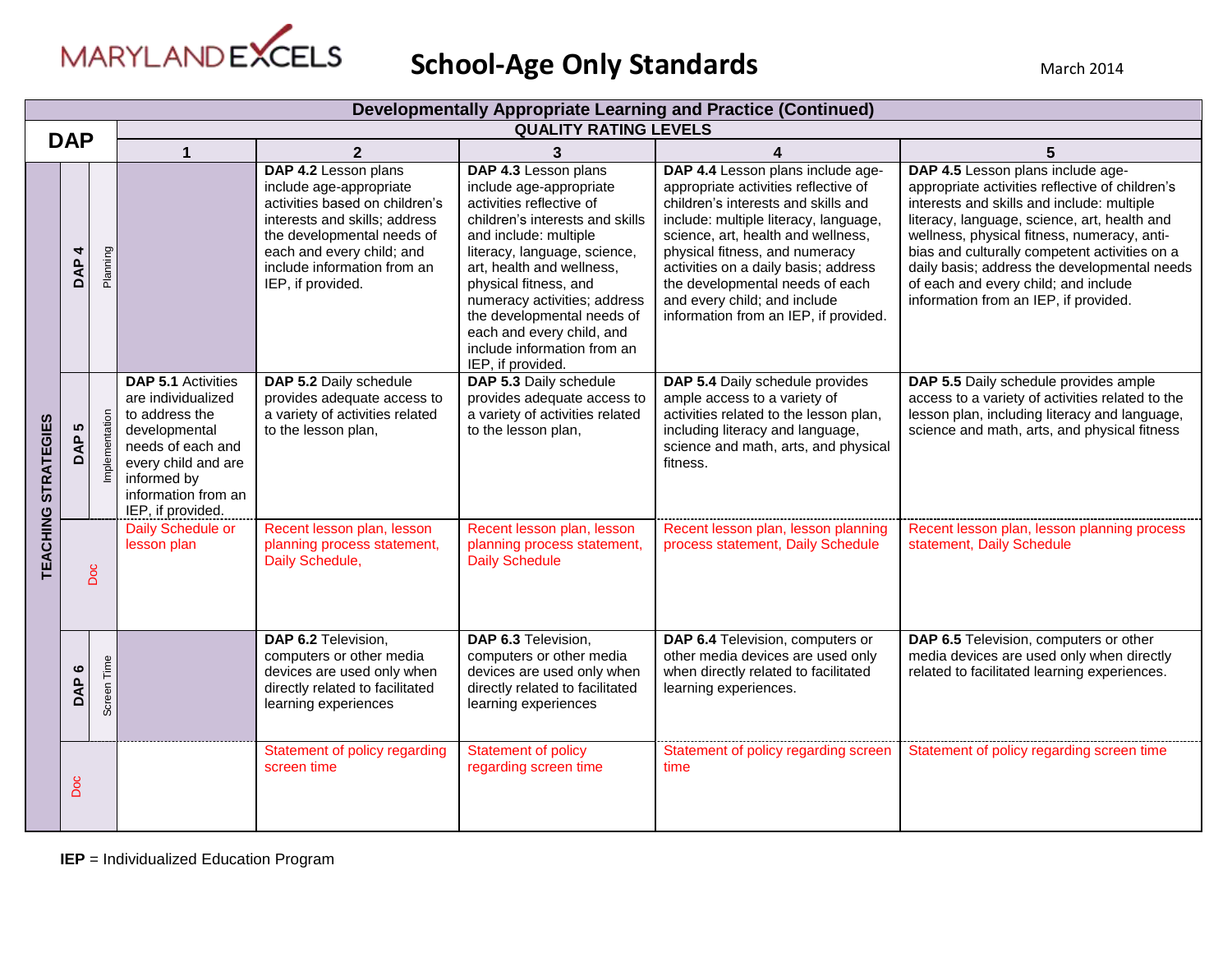

|          | <b>Administrative Policies and Practices (ADM)</b> |                                          |                                                                                                                                                                                                                                  |                                                                                                                                                                                                                            |                                                                                                                                                                                                                                                                                               |                                                                                                                                                                                                                                                                                                                                                                                               |                                                                                                                                                                                                                                                                                                                                                                                               |  |
|----------|----------------------------------------------------|------------------------------------------|----------------------------------------------------------------------------------------------------------------------------------------------------------------------------------------------------------------------------------|----------------------------------------------------------------------------------------------------------------------------------------------------------------------------------------------------------------------------|-----------------------------------------------------------------------------------------------------------------------------------------------------------------------------------------------------------------------------------------------------------------------------------------------|-----------------------------------------------------------------------------------------------------------------------------------------------------------------------------------------------------------------------------------------------------------------------------------------------------------------------------------------------------------------------------------------------|-----------------------------------------------------------------------------------------------------------------------------------------------------------------------------------------------------------------------------------------------------------------------------------------------------------------------------------------------------------------------------------------------|--|
|          |                                                    |                                          |                                                                                                                                                                                                                                  |                                                                                                                                                                                                                            | <b>QUALITY RATING LEVELS</b>                                                                                                                                                                                                                                                                  |                                                                                                                                                                                                                                                                                                                                                                                               |                                                                                                                                                                                                                                                                                                                                                                                               |  |
|          | <b>ADM</b>                                         |                                          |                                                                                                                                                                                                                                  | $\overline{2}$                                                                                                                                                                                                             | 3                                                                                                                                                                                                                                                                                             | $\boldsymbol{4}$                                                                                                                                                                                                                                                                                                                                                                              | $5\phantom{.0}$                                                                                                                                                                                                                                                                                                                                                                               |  |
|          | <b>ADM</b>                                         | Policies<br>Information and              | <b>ADM 1.1 Information</b><br>provided to families<br>includes policies and<br>practices for: health<br>and safety;<br>tuition/enrollment;<br>and inclusion of<br>children with<br>disabilities or special<br>health care needs. | <b>ADM 1.2 Information</b><br>provided to families<br>includes policies and<br>practices for: health and<br>safety; tuition/enrollment;<br>and inclusion of children<br>with disabilities or special<br>health care needs. | ADM 1.3 Information provided<br>to families includes a mission<br>and/or philosophy statement<br>and policies and practices for:<br>health and safety; positive<br>behavior practices;<br>tuition/enrollment; and inclusion<br>of children with disabilities or<br>special health care needs. | ADM 1.4 Information provided to families<br>includes a mission and or/philosophy<br>statement and policies and practices for:<br>health and safety; positive behavior<br>practices; tuition/enrollment; inclusion of<br>children with disabilities or special health<br>care needs; communicating with<br>families; physical fitness; nutrition; and<br>activity planning and implementation. | ADM 1.5 Information provided to families<br>includes a mission and or/philosophy<br>statement and policies and practices for:<br>health and safety; positive behavior<br>practices; tuition/enrollment; inclusion of<br>children with disabilities or special health<br>care needs; communicating with families;<br>physical fitness; nutrition; and activity<br>planning and implementation. |  |
|          | $\mathbf{\Omega}$<br><b>ADM</b>                    | Receipt<br>of Policies                   |                                                                                                                                                                                                                                  |                                                                                                                                                                                                                            |                                                                                                                                                                                                                                                                                               | ADM 2.4 Families provided with<br>information upon enrollment and written<br>receipt is documented.                                                                                                                                                                                                                                                                                           | ADM 2.5 Families provided with<br>information upon enrollment and written<br>receipt is documented.                                                                                                                                                                                                                                                                                           |  |
|          | Doc                                                |                                          | Family handbook,<br>written agreement or<br>contract                                                                                                                                                                             | Family handbook, written<br>agreement or contract                                                                                                                                                                          | Family handbook, written<br>agreement or contract                                                                                                                                                                                                                                             | Family handbook, written agreement or<br>contract and one signed receipt                                                                                                                                                                                                                                                                                                                      | Family handbook, written agreement or<br>contract and one signed receipt                                                                                                                                                                                                                                                                                                                      |  |
| FAMILIES | S<br><b>ADM</b>                                    | CACFP                                    |                                                                                                                                                                                                                                  |                                                                                                                                                                                                                            | ADM 3.3 The program<br>participates in the Child and<br>Adult Care Food Program<br>(CACFP).                                                                                                                                                                                                   | ADM 3.4 The program participates in the<br>Child and Adult Care Food Program.<br>(CACFP)                                                                                                                                                                                                                                                                                                      | ADM 3.5 The program participates in the<br>Child and Adult Care Food Program.<br>(CACFP)                                                                                                                                                                                                                                                                                                      |  |
|          |                                                    | Doc                                      |                                                                                                                                                                                                                                  |                                                                                                                                                                                                                            | <b>CACFP</b> participation verified by<br>MSDE or Ineligibility/Non-<br>Participation form                                                                                                                                                                                                    | <b>CACFP</b> participation verified by MSDE<br>or Ineligibility/Non-Participation form                                                                                                                                                                                                                                                                                                        | CACFP participation verified by MSDE<br>or Ineligibility/Non-Participation form                                                                                                                                                                                                                                                                                                               |  |
|          | 4<br><b>ADM</b>                                    | Snacks<br>and<br><b>Nutritious Meals</b> |                                                                                                                                                                                                                                  |                                                                                                                                                                                                                            | ADM 4.3 Program provides<br>fresh fruits and/or vegetables at<br>least twice a week, and<br>monitors meals provided from<br>home and supplements as<br>necessary to ensure that<br>children are receiving nutritious,<br>balanced meals and snacks.                                           | ADM 4.4 Program provides whole<br>grains, fresh fruits and/or vegetables at<br>least three times a week, and limits fat,<br>sugar and salt in food served by the<br>program. The program monitors meals<br>provided from home and supplements as<br>necessary to ensure that children are<br>receiving nutritious, balanced meals and<br>snacks.                                              | ADM 4.5 Program provides whole<br>grains, fresh fruits and/or vegetables at<br>least four times a week, and limits fat,<br>sugar and salt in food served by the<br>program. The program monitors meals<br>provided from home and supplements as<br>necessary to ensure that children are<br>receiving nutritious, balanced meals and<br>snacks.                                               |  |
|          |                                                    | Doc                                      |                                                                                                                                                                                                                                  |                                                                                                                                                                                                                            | Nutrition Policy, a copy of a<br>weekly menu served within the<br>past month                                                                                                                                                                                                                  | Nutrition Policy, a copy of a weekly<br>menu served within the past month                                                                                                                                                                                                                                                                                                                     | Nutrition Policy, a copy of a weekly menu<br>served within the past month                                                                                                                                                                                                                                                                                                                     |  |

**Ineligibility/Non-Participation form** is available in the Maryland EXCELS online system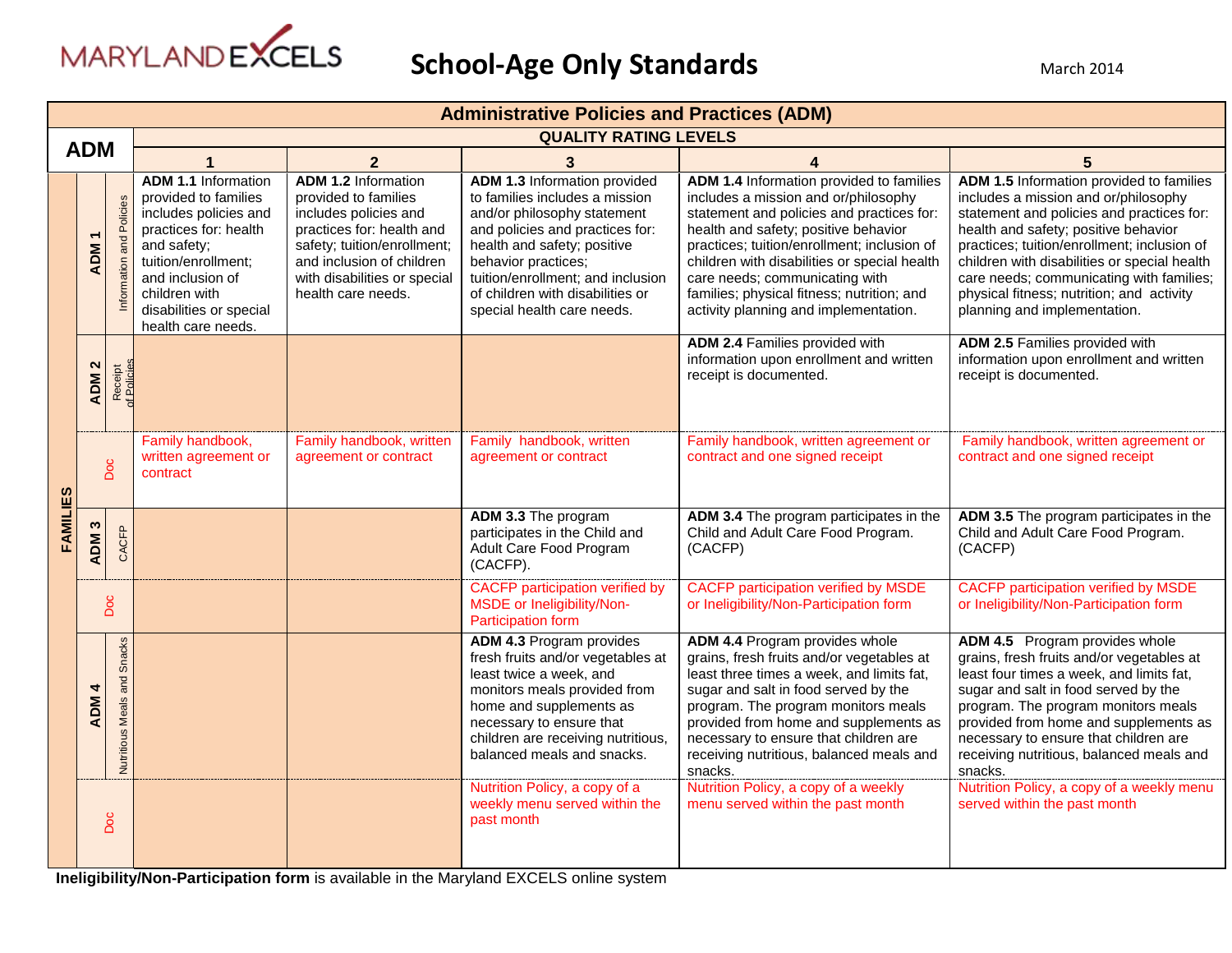

|                                | <b>Administrative Policies and Practices (Continued)</b> |                                   |                                                                                                                                                                                  |                                                                                                                                                                            |                                                                                                                                                                         |                                                                                                                                                                                                                             |                                                                                                                                                                                                                                                                                                                                    |  |  |
|--------------------------------|----------------------------------------------------------|-----------------------------------|----------------------------------------------------------------------------------------------------------------------------------------------------------------------------------|----------------------------------------------------------------------------------------------------------------------------------------------------------------------------|-------------------------------------------------------------------------------------------------------------------------------------------------------------------------|-----------------------------------------------------------------------------------------------------------------------------------------------------------------------------------------------------------------------------|------------------------------------------------------------------------------------------------------------------------------------------------------------------------------------------------------------------------------------------------------------------------------------------------------------------------------------|--|--|
| <b>ADM</b>                     |                                                          |                                   |                                                                                                                                                                                  |                                                                                                                                                                            | <b>QUALITY RATING LEVELS</b>                                                                                                                                            |                                                                                                                                                                                                                             |                                                                                                                                                                                                                                                                                                                                    |  |  |
|                                |                                                          |                                   | $\overline{2}$<br>$\mathbf{1}$                                                                                                                                                   |                                                                                                                                                                            | 3                                                                                                                                                                       |                                                                                                                                                                                                                             | 5                                                                                                                                                                                                                                                                                                                                  |  |  |
|                                | 5<br><b>ADM</b>                                          | Family<br>ngagement<br>шī         |                                                                                                                                                                                  | <b>ADM 5.2 Families</b><br>provided with at least two<br>different types of<br>opportunities to be<br>engaged in the program.                                              | ADM 5.3 Families provided with<br>at least three different types of<br>opportunities to be engaged in<br>the program.                                                   | ADM 5.4 Families provided with at least<br>four different types of opportunities to be<br>engaged in the program.                                                                                                           | ADM 5.5 Families provided with at<br>least five different types of<br>opportunities to be engaged in the<br>program.                                                                                                                                                                                                               |  |  |
|                                |                                                          | Doc                               |                                                                                                                                                                                  | <b>Examples of family</b><br>engagement<br>opportunities                                                                                                                   | Examples of family engagement<br>opportunities                                                                                                                          | Examples of family engagement<br>opportunities                                                                                                                                                                              | Examples of family engagement<br>opportunities                                                                                                                                                                                                                                                                                     |  |  |
| (Continued)<br><b>FAMILIES</b> | $\bullet$<br>ADM                                         | Family Communication              |                                                                                                                                                                                  | <b>ADM 6.2 Staff members</b><br>communicate with<br>families about child<br>progress, concerns, and<br>program planning.                                                   | <b>ADM 6.3 Staff members</b><br>communicate with families<br>and/or teachers about child<br>progress, concerns, and<br>program planning.                                | ADM 6.4 Written communication policy<br>supports open and confidential<br>communication regarding child progress,<br>concerns, program planning, and<br>provides opportunities for conferences<br>between staff and family. | <b>ADM 6.5 Written communication</b><br>policy supports open and confidential<br>communication regarding child<br>progress, concerns, program planning,<br>and provides opportunities for<br>conferences between staff and family<br>and/or agencies working with the<br>family including special education<br>services or school. |  |  |
|                                | Doc                                                      |                                   |                                                                                                                                                                                  | <b>Communication Policy</b>                                                                                                                                                | <b>Communication Policy</b>                                                                                                                                             | Communication Policy, statement of<br>conference request procedures                                                                                                                                                         | Communication Policy, statement of<br>conference request procedures                                                                                                                                                                                                                                                                |  |  |
|                                | <b>ADM</b>                                               | $\mathop{\mathbb{B}^{}}\nolimits$ | ADM 7.1 Copy of a<br>child's IEP is<br>requested and staff<br>works with the<br>family and special<br>education service<br>providers to support<br>child and family<br>outcomes. | ADM 7.2 Copy of a<br>child's IEP is requested<br>and staff works with the<br>family and special<br>education service<br>providers to support child<br>and family outcomes. | ADM 7.3 Copy of a child's IEP<br>is requested and staff works<br>with the family and special<br>education service providers to<br>support child and family<br>outcomes. | ADM 7.4 Copy of a child's IEP is<br>requested and staff works with the family<br>and special education service providers<br>to support child and family outcomes.                                                           | ADM 7.5 Copy of a child's IEP is<br>requested and staff works with the<br>family and special education service<br>providers to support child and family<br>outcomes.                                                                                                                                                               |  |  |
|                                |                                                          | Doc                               | Enrollment/intake<br>documentation,<br>schedule of special<br>education services<br>(if applicable)                                                                              | Enrollment/intake<br>documentation and, if<br>applicable, schedule of<br>special education<br>services (if applicable)                                                     | Enrollment/intake<br>documentation, schedule of<br>special education services (if<br>applicable)                                                                        | Enrollment/intake documentation,<br>schedule of special education services<br>(if applicable)                                                                                                                               | Enrollment/intake documentation,<br>schedule of special education services<br>(if applicable)                                                                                                                                                                                                                                      |  |  |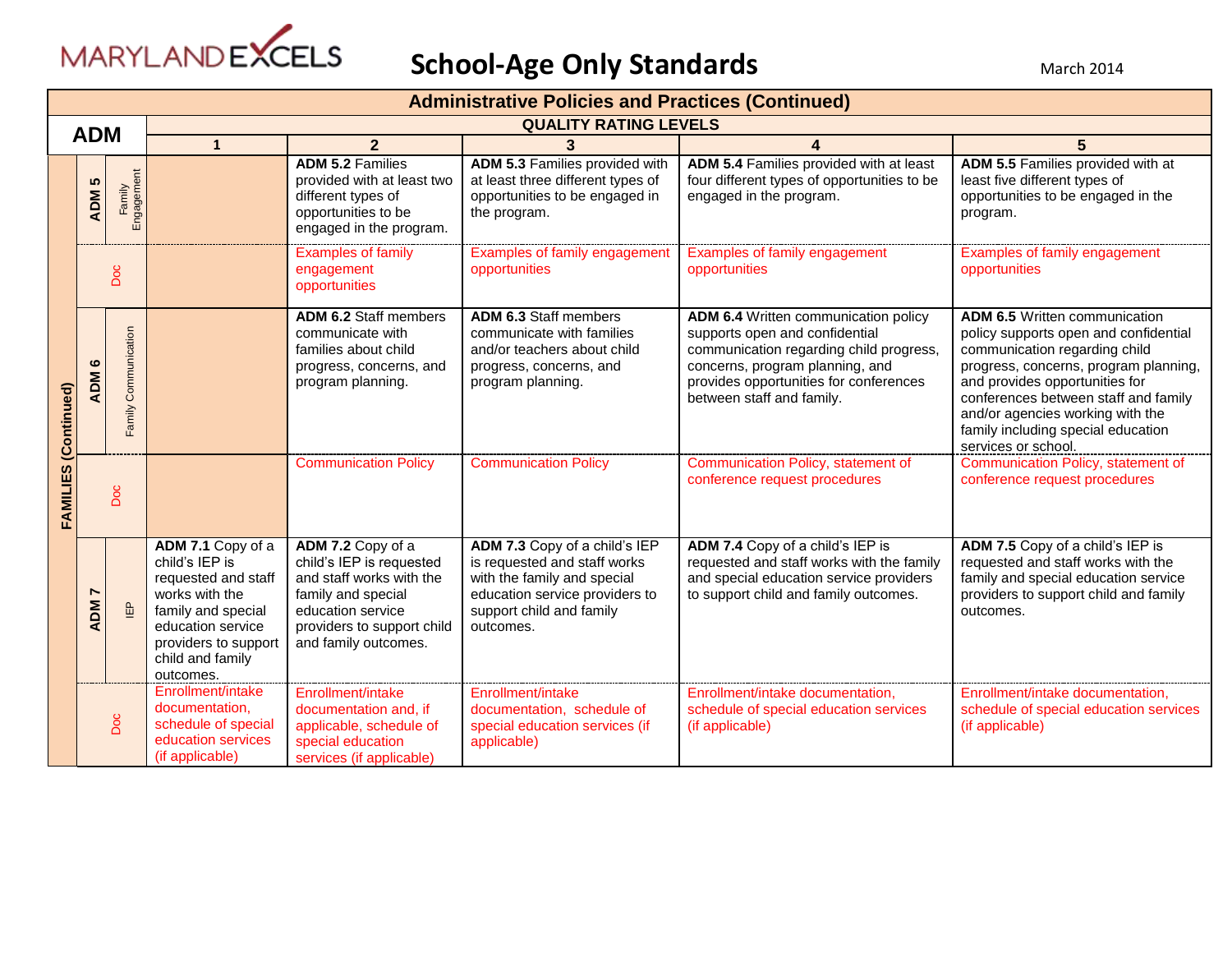

|              |                                                                          |              |                                                                                   |                                                                                   | <b>Administrative Policies and Practices (continued)</b>                                                                                                                                                                                                                                                                                                                            |                                                                                                                                                                                                                                                                                                                                                                                        |  |  |  |
|--------------|--------------------------------------------------------------------------|--------------|-----------------------------------------------------------------------------------|-----------------------------------------------------------------------------------|-------------------------------------------------------------------------------------------------------------------------------------------------------------------------------------------------------------------------------------------------------------------------------------------------------------------------------------------------------------------------------------|----------------------------------------------------------------------------------------------------------------------------------------------------------------------------------------------------------------------------------------------------------------------------------------------------------------------------------------------------------------------------------------|--|--|--|
| <b>ADM</b>   |                                                                          |              |                                                                                   | <b>QUALITY RATING LEVELS</b>                                                      |                                                                                                                                                                                                                                                                                                                                                                                     |                                                                                                                                                                                                                                                                                                                                                                                        |  |  |  |
|              |                                                                          | $\mathbf{1}$ | $\overline{2}$                                                                    | $\mathbf{3}$                                                                      | 4                                                                                                                                                                                                                                                                                                                                                                                   |                                                                                                                                                                                                                                                                                                                                                                                        |  |  |  |
|              | Staff Meetings<br>$\infty$<br>ADM                                        |              | <b>ADM 8.2 Staff meetings</b><br>conducted at least four<br>times per year.       | <b>ADM 8.3 Staff meetings</b><br>conducted monthly.                               | ADM 8.4 Staff meetings conducted monthly.                                                                                                                                                                                                                                                                                                                                           | ADM 8.5 Staff meetings conducted<br>monthly.                                                                                                                                                                                                                                                                                                                                           |  |  |  |
|              | Doc                                                                      |              | <b>Yearly staff meeting</b><br>schedule, at least one<br>agenda and sign-in sheet | <b>Yearly staff meeting</b><br>schedule, at least one<br>agenda and sign-in sheet | Yearly staff meeting schedule, at least one<br>agenda and sign-in sheet                                                                                                                                                                                                                                                                                                             | Yearly staff meeting schedule, at least one<br>agenda and sign-in sheet                                                                                                                                                                                                                                                                                                                |  |  |  |
|              | Performance Evaluations<br>၈<br><b>ADM</b>                               |              | ADM 9.2 Staff<br>performance evaluated<br>at least annually.                      | ADM 9.3 Staff performance<br>evaluated in writing at least<br>annually.           | ADM 9.4 Staff performance evaluated in<br>writing at least annually, and as needed for<br>professional improvement.                                                                                                                                                                                                                                                                 | ADM 9.5 Staff performance evaluated in<br>writing at least annually, and as needed for<br>professional improvement.                                                                                                                                                                                                                                                                    |  |  |  |
| <b>STAFF</b> | Doc                                                                      |              | Performance evaluation<br>schedule                                                | Performance evaluation<br>schedule and performance<br>evaluation tool             | Performance evaluation schedule and<br>performance evaluation tool                                                                                                                                                                                                                                                                                                                  | Performance evaluation schedule and<br>performance evaluation tool                                                                                                                                                                                                                                                                                                                     |  |  |  |
|              | Policies and Handbook<br>$\overline{\phantom{0}}$<br><b>ADM</b><br>Staff |              | <b>ADM 10.2 Staff policies</b><br>developed.                                      | ADM 10.3 Staff policies<br>developed and included in<br>written handbook.         | ADM 10.4 Staff policies developed and<br>included in written handbook provided to all<br>staff members at hire, which includes policies<br>and procedures related to: health; safety;<br>child development; inclusion of children with<br>disabilities and special health care needs;<br>training; positive behavior practices; and staff<br>roles, responsibilities, and benefits. | ADM 10.5 Staff policies developed and<br>included in written handbook provided to<br>all staff members at hire, which includes<br>policies and procedures related to: health;<br>safety; child development; inclusion of<br>children with disabilities and special health<br>care needs; training; positive behavior<br>practices; and staff roles, responsibilities,<br>and benefits. |  |  |  |
|              | đ<br>Staff Receipt of<br>$\div$<br><b>ADM</b>                            |              |                                                                                   |                                                                                   | ADM 11.4 Program maintains written receipt<br>of staff handbook from all employees.                                                                                                                                                                                                                                                                                                 | <b>ADM 11.5 Program maintains written</b><br>receipt of staff handbook from all<br>employees.                                                                                                                                                                                                                                                                                          |  |  |  |
|              | Doc                                                                      |              | <b>Statement of staff</b><br>policies                                             | Staff handbook                                                                    | Staff handbook and one signed receipt                                                                                                                                                                                                                                                                                                                                               | Staff handbook and one signed receipt                                                                                                                                                                                                                                                                                                                                                  |  |  |  |
|              | Salary and<br>Benefits<br><b>ADM 12</b>                                  |              |                                                                                   | <b>ADM 12.3 Incremental</b><br>salary scale based on<br>education and experience. | ADM 12.4 Incremental salary scale based on<br>education and experience; employee<br>benefits.                                                                                                                                                                                                                                                                                       | ADM 12.5 Incremental salary scale based<br>on education and experience; employee<br>benefits.                                                                                                                                                                                                                                                                                          |  |  |  |
|              | Doc                                                                      |              |                                                                                   | <b>Current salary scale</b>                                                       | Current salary scale, description of employee<br>benefits                                                                                                                                                                                                                                                                                                                           | Current salary scale, description of<br>employee benefits                                                                                                                                                                                                                                                                                                                              |  |  |  |